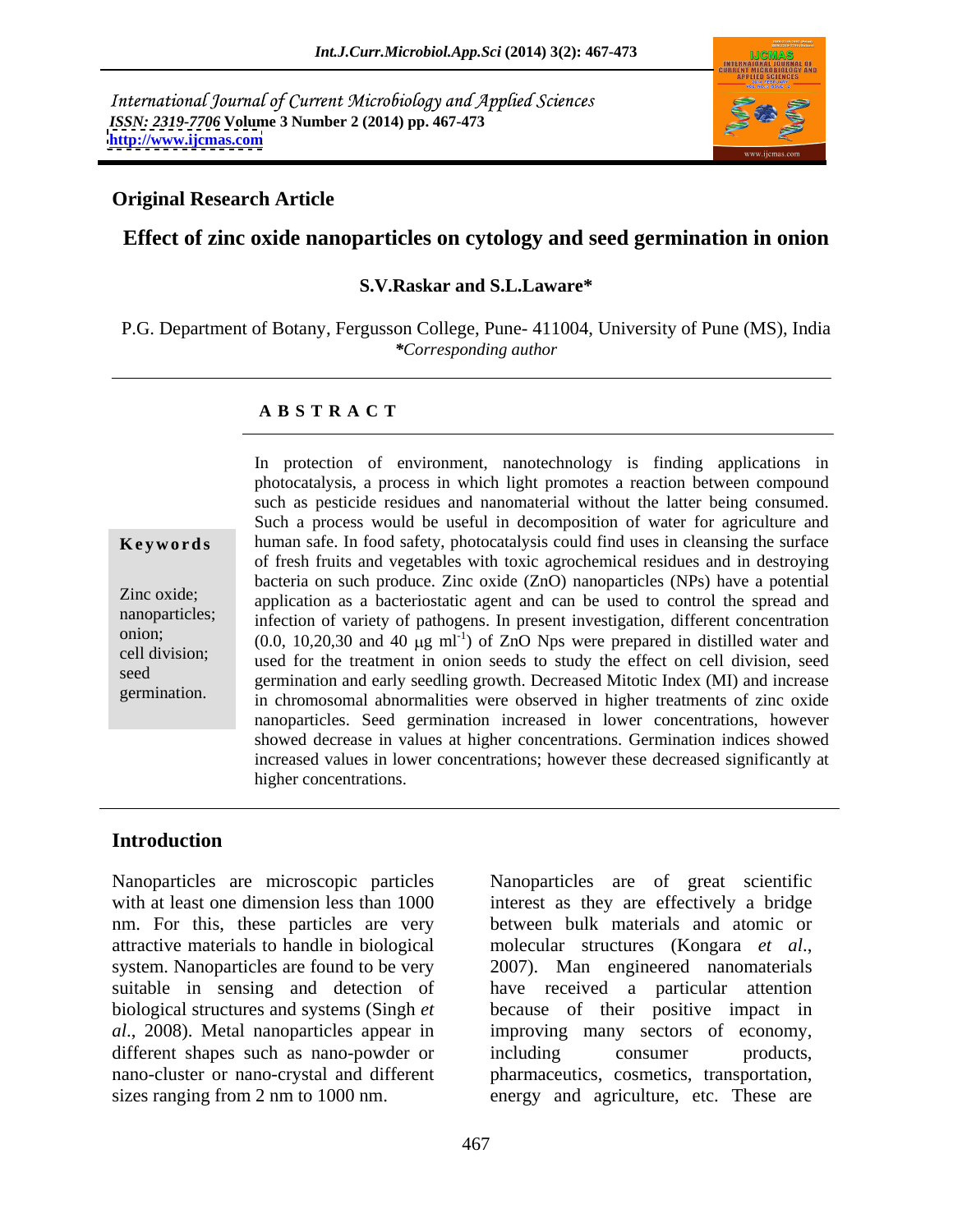being increasingly produced for a wide **Materials and Methods** range of applications within industry

Scientific community is debating about the field of nanomaterial synthesis. Seeds of risks and benefits of the many manufactured nanomaterials into the NRC (National Research centre for onion environment (USEPA 2007) and in order to evaluate their potential adverse effects on the ecosystems and on human health **Influence of nanoparticles on mitotic** the scientists are working with increasing attention to this topic. The literature on the ecotoxicity of nanoparticles and Root tips (1-2 cm) were treated with ZnO, nanomaterials as well as the chemistry of both manufactured and natural NPs are given in some reports (Handy *et al.*, preserved in 70% alcohol. Root tips were 2008a, b; Yu-Nam and Lead 2008). <br>2008a, b; Yu-Nam and Lead 2008). <br>2008a, b; Yu-Nam and Lead 2008).

Since, these particles are used in many Total 1000 cells were screened for mitotic consumer products and it is projected that these NPs will enter into various ecosystems, where their actions are not **Effect** of **nanoparticles** on seed known. Therefore, organisms which will interact with NPs are expected to have beneficial or adverse effects. The The graded concentrations (00, 10, 20, 30, interactions between microorganisms and  $\qquad \qquad$  and 40  $\mu$ g ml<sup>-1</sup>) of ZnO nanoparticles were metals have been well documented and added aseptically to sterilized petriplates ability of microorganisms to extract and/or lined with Whatman no. 1 filter paper. accumulate metals is already employed in Surface sterilized seeds of onion were biotechnological processes such as germinated (20 seed per plate) in each bioleaching and bioremediation (Zahra *et*  concentration of nanoparticles. Similar

clear that these NPs should not have any germination and early seedling growth. adverse effect in plant systems. Hence, in present investigation it was planned to **Germination Indices** study the influence of ZnO NPs on mitotic cell division, seed germination and Parameters like PI(Promptness index), seedling growth in onion. GSI(Germination stress tolerance index),

# **Materials and Methods**

(Novack and Bucheli 2007; Roco 2003b). Zinc oxide (ZnO) NPs about  $\approx$  20 nm sizes were obtained from the researchers in the Local onion variety were procured from and garlic) Rajgurunagar.

# **cell division and mitotic cytotoxicity**

washed and fixed in 1:3 acetic acid ethanol mixtures for 24 hours and preserved in 70% alcohol. Root tips were hydrolyzed in 1.0 N Hydrochloric acid and squashed in a drop of 2% Acetocarmine. abnormalities.

## **Effect of nanoparticles on seed germination**

*al*., 2010). experiment without nanoparticles was The biocidal properties of the NPs have treatment, seedlings were harvested and significant practical relevance. shoot and roots of seedling were separated. Antibacterial and antifungal properties of Seedling growth in terms of root length, metal NPs can be tapped to control shoot length, fresh weight and dry weight bacterial and fungal organisms responsible were recorded and results were compared for crop losses. However, it must be very to see effect of nanoparticles on seed conducted as control. After 10 days of

# **Germination Indices**

PHSI(Plant height stress tolerance index),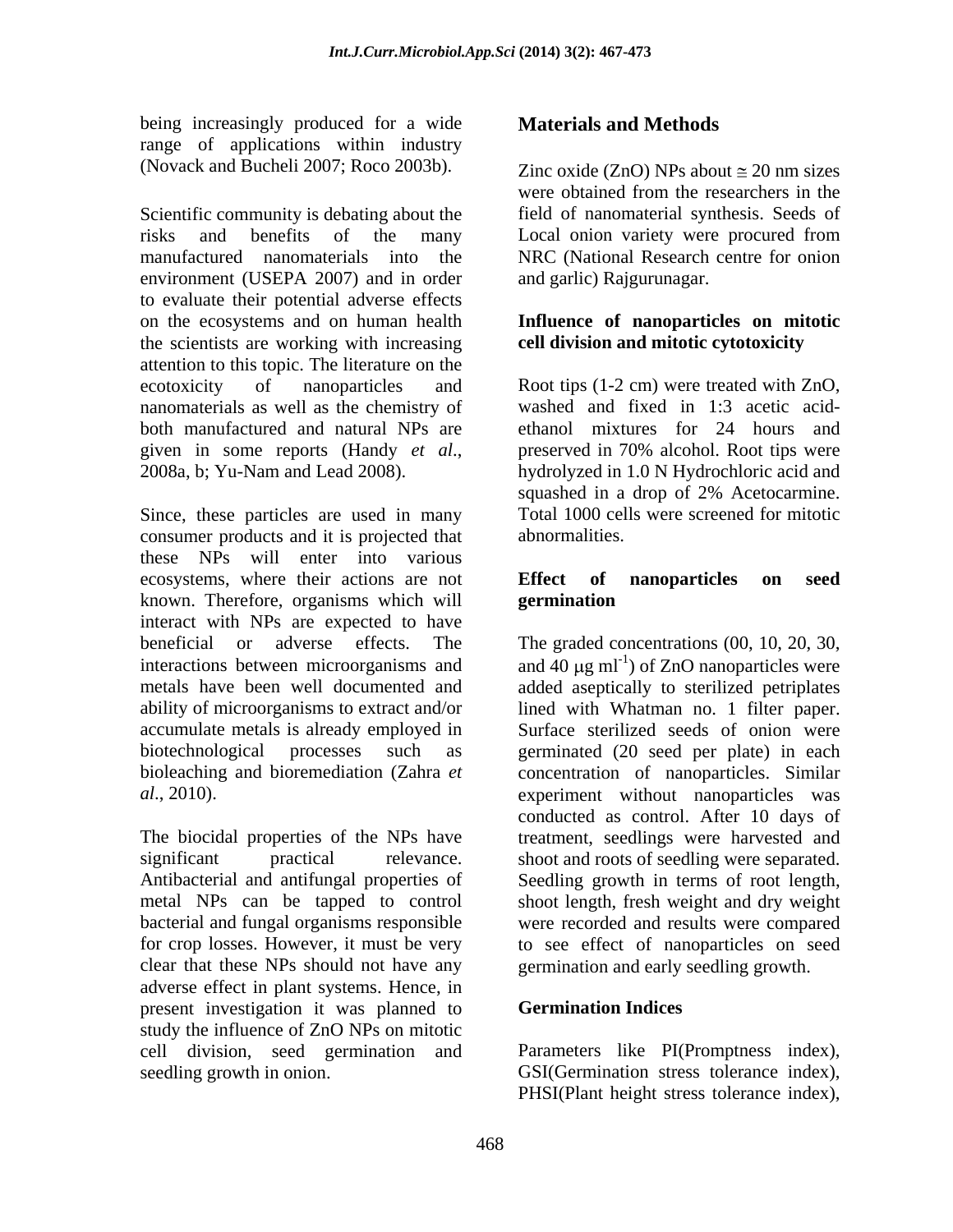DMSI(Dry matter stress tolerance index)  $ZnO$  NPs with a minimum value of are calculated by using following 34.86%. are calculated by using following 34.86%. formulae.

(PHSI) = Plant height of stressed plant **/** Plant height of<br>
control plant x 100<br>
Stickiness of chromosomes at metaphase

The influence of ZnO NPs on mitotic division expressed as MI is given in both in 30 and 40  $\mu$ n/ ml<sup>-1</sup> concentration

RLSI( Root length stress tolerance index), reduced in roots treated with 40  $\mu$ g/ ml<sup>-1</sup> ZnO NPs with a minimum value of 34.86%.

**(a)Promptness index**  cells for different treatments with ZnO  $(PI)=n'd'2(1.0)+nd4(0.75)+nd6(0.5)+nd8$  control, showed significant increase in the (0.25) percentage of total abnormal cellswith the increase of ZnO NPs concentrations. The<br>Where n is the no. of seed germinated at highest percentage of abnormal cells, day "d
recorded in roots treated with 40  $\mu$ g/L, **(b) Germination stress tolerance index**  for control set. ZnO NPs induced different (GSI) = PI of stressed seeds **/** PI of control of onion. These abnormal cells mainly seeds x 100 include stickiness, laggards, chromosome **(c) Plant height stress tolerance index**  Table.1 shows the percentage of abnormal NPs The treated roots, compared with highest percentage of abnormal cells, was 17.16% compared with that of 1.86% types of mitotic abnormal cells in the roots bridges and ring chromosomes as well as irregular prophases anaphases, c metaphases and cells with micronuclei as pointed up in Fig. 2.

**(d) Root length stress tolerance index** clearly reveals the polymerisation effect of (RLSI) =Root length of stressed plant **/** chromosome. Patil and Bhat (1992) Root length of suggested that stickiness is a type of suggested that stickiness is a type of physical adhesion involving mainly the **(e) Dry matter stress tolerance index** material. Sticky bridges at anaphase (DMSI) = Dry matter of stressed plant / attributed to chromosomal stickiness (EI- Dry matter of control plant x 100 Khodary *et al.*, 1990), and chromosomal **Results and Discussion Induction** of chromosome bridges and Stickiness of chromosomes at metaphase and anaphase were very significant. It ZnO NPs on nucleic acid of the physical adhesion involving mainly the proteinacious matrix of chromatin recorded in higher doses could be breakage and reunion (Haliem 1990). breaks may be lead to loss of genetic material (Salam *et al*., 1993).

Tabel.1. Seeds treated with ZnO NPs of The clastogeneic aberration like ring higher concentrations (30 and 40  $\mu$ g/ml<sup>-1</sup>) chromosome was also recorded at higher showed significant reduction in the mitotic concentration of ZnO NPs, formation of index. This decrease in mitotic index was ring chromosome can be ascribed to the found to be statistically highly significant chromosomal breakage and broken sticky concentration chromosome ends formed due to effect of ZnO NPs .The MI was remarkably ZnO NPs. The precocious movement of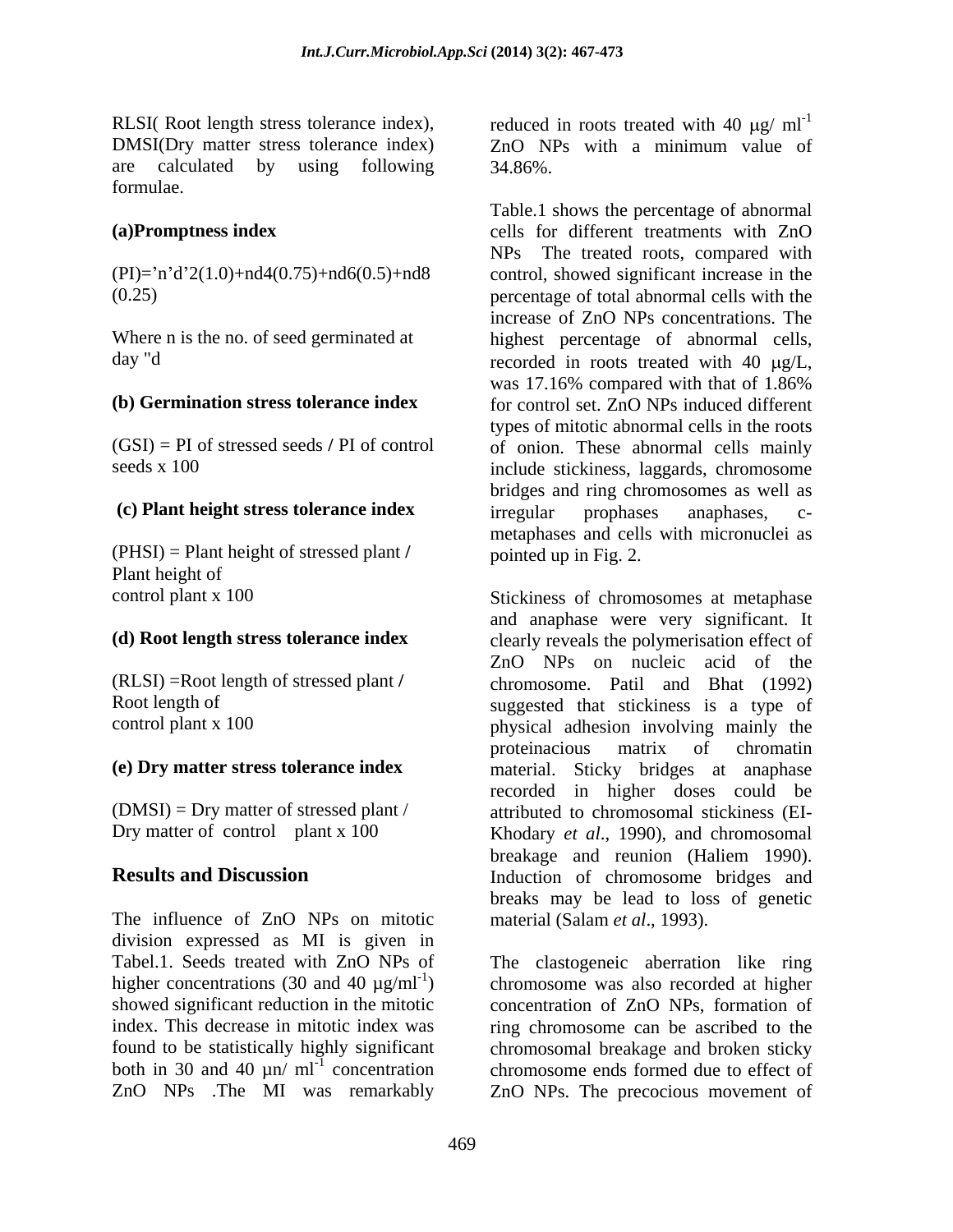the chromosome might have been caused by the early terminalisation, stickiness of percentages i.e. 78.28% and maximum chromosomes and/or because of the percent seed germination was observed movement of chromosome ahead of the  $\sin 20\mu g$  ml<sup>-1</sup> concentration of ZnO NPs rest during anaphase (Permjit and Grover, 1987). Very high frequencies of c-<br>showed 94.28 % seed germination metaphase, disturbed anaphase and un oriented chromosome at anaphase indicate partial inhibition of mitotic apparatus due to oxidative stress exerted by higher concentration of ZnO NPs.  $\qquad \qquad$  concentrations (30 and 40 µg ml<sup>-1</sup>) of

Binucleate cells that were recorded shoot length and total seedlings height. frequently at higher concentration of ZnO NPs might have formed due to the inhibition of cell wall development at telophase. The micronuclei, observed at higher concentration might have seedling height was seen in case of fresh originated from lagging chromosomes at ana-telophase or from a chromosome fragments (Badar and Ibrahim, 1987). Formation of micronuclei is a true mutagenic aspect, which may lead to a loss of genetic material and micronuclei have been regarded as an indication of the mutagenicity of their inducers (Raun *et al*., 1992). Kumari *et al*.. (2011) reported that ZnO NPs exert cytotoxic and genotoxic (GSI) indicates speed of seed effects, including lipid peroxidation, decreasing of the mitotic index and increasing of the micronuclei and chromosomal aberration indices on root cells of *Allium cepa*. Therefore we can conclude that higher concentration of ZnO  $NPs$  can be mitoinhibitory but  $\frac{d}{dx}$   $\frac{d}{dx}$   $\frac{d}{dx}$   $\frac{d}{dx}$   $\frac{d}{dx}$   $\frac{d}{dx}$   $\frac{d}{dx}$ concentration could not be genotoxic or cytotoxic.  $10 \text{ and } 20 \text{ µg } \text{ml}^{-1}$  ZnO NPs treatment

Results pertaining to seed germination and early seedling growth clearly concentration promoted seed germination and seedling growth, but at higher concentration reduced seed germination concentration  $(40\mu g \text{ ml}^{-1})$  of ZnO NPs

showed significantly low germination concentration of ZnO NPs i.e. 96.52, whereas untreated seeds showed 94.28 % seed germination (Table. 2). Lower concentrations of ZnO NPs  $(10 \text{ and } 20 \text{ µg } ml^{-1})$  showed ) showed significant enhancement in shoot and root lengths, however higher ) of ZnO NPs showed decreased root length, There was no major difference in root shoot ratio in all treatments however an increasing trend was seen from lower to higher concentrations. Similar trend as in and dry weight of the seedlings after ZnO NPs treatments (Table. 2).

indicate that  $ZnO$  NPs at lower respectively Root-length stress tolerance and seedling growth. Highest RLSI values (78.88) was observed in ) of  $ZnO$  NPs  $A0 \mu \sigma m^{1/2}$  concentrations of  $ZnO$  NPs Data with respect to the promptness index (PI) clearly show that PI increased up to 20  $\mu$ g ml<sup>-1</sup> concentration of ZnO concentration of ZnO and decreased significantly both in 30 and 40  $\mu$ g ml<sup>-1</sup> concentration of ZnO concentration of ZnO NPs. Germination stress tolerance index (GSI) indicates speed of seed germination in control and treated seedlings. Higher GSI (101.90) was exhibited by 20  $\mu$ g ml<sup>-1</sup> concentration of concentration of ZnO NPs and lower GSI (78.05) was observed in 40  $\mu$ g ml<sup>-1</sup> ZnO NPs treatment. Plant height stress tolerance index (PHSI) values showed increase in than control, conversely sudden and significant decrease in PHSI values i.e. 87.15 and 74.64 were noted in 30 and 40  $\mu$ g ml<sup>-1</sup> concentrations of ZnO NPs concentrations of ZnO NPs respectively. Root length stress tolerance index (RLSI) value showed increase i.e. 106.31 in 10  $\mu$ g ml<sup>-1</sup> ZnO NPs treatment over control and significant decrease in  $40\mu$ g ml<sup>-1</sup> concentrations of ZnO NPs.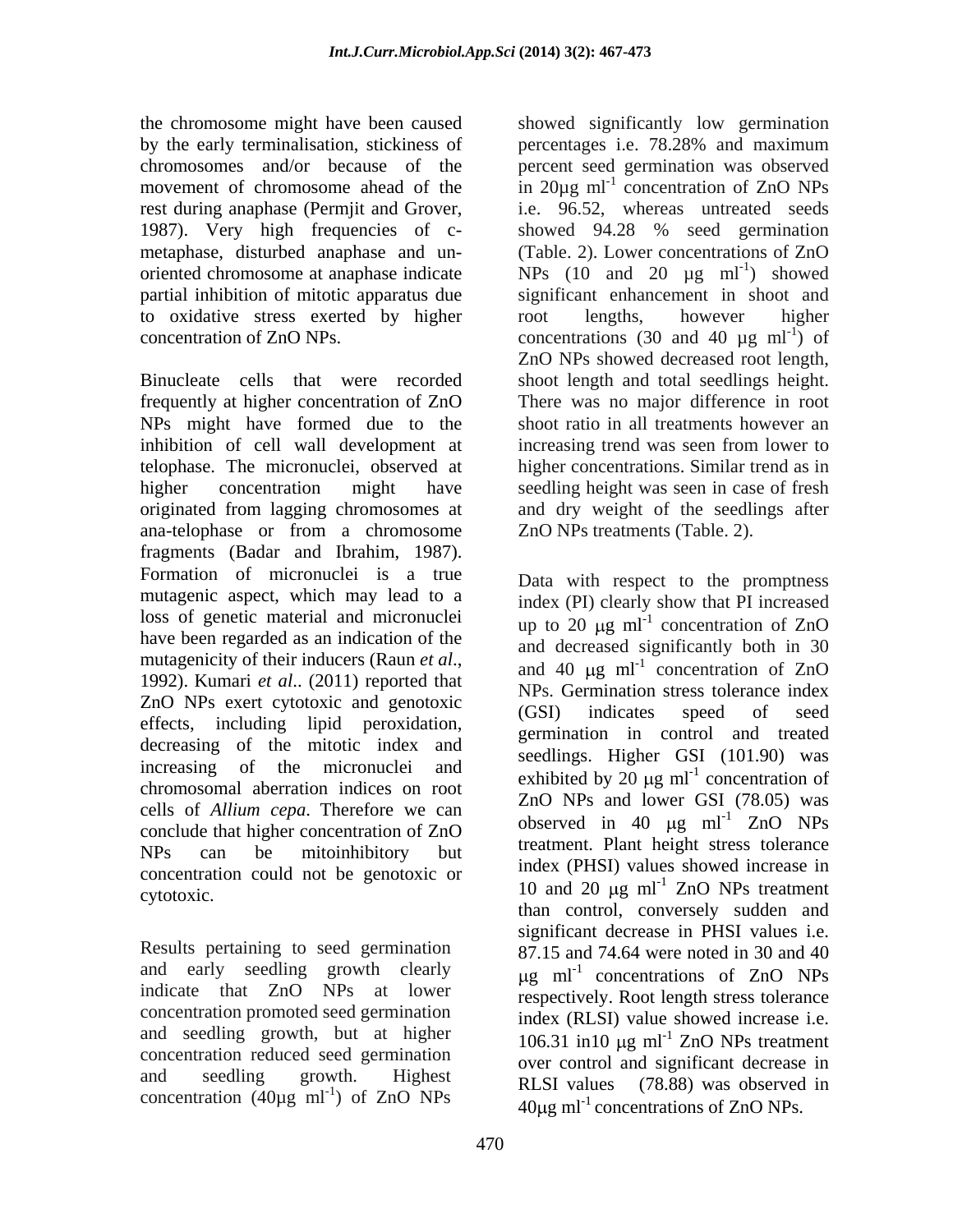| Concentration of                     | No. of   | No. of     | No. of                          | $\%$ MI | % Chromosomal |
|--------------------------------------|----------|------------|---------------------------------|---------|---------------|
| $ZnO$ NPs ( $\mu$ g ml <sup>-1</sup> | observed | dividing   | abnormal                        |         | abnormality   |
|                                      | cell     | cell       | cell                            |         |               |
| 00.00                                | 1000     | 470<br>470 | 8.72                            | 47.04   | 1.86          |
| 10.00                                | 1000     | 510        | 11.82                           | 51.22   | 232<br>ے بہت  |
| 20.00                                | 1000     | 520        | 23.28                           | 52.14   | 4.48          |
| 30.00                                | 1000     | 400        | 42.72                           | 40.64   | 10.68         |
| 40.00                                | 1000     | 340        | 58.36                           | 34.86   | 17.16         |
| CD 5%                                |          | 5.26       | $\gamma$ or<br>$\overline{ }$ . | 2.68    | 2.86          |

**Table.1** Effects of ZnO NPs on mitotic cell division and mitotic abnormalities in *Allium cepa*

**Table.2** Effect of ZnO NPs on seed germination of *Allium cepa*

| Concentration            | Germination  | Shoot           | Root   | Seedlings | Root-                      | Fresh  | Dry   |
|--------------------------|--------------|-----------------|--------|-----------|----------------------------|--------|-------|
| of ZnO NPs               |              | Length   length |        | Height    | <b>Shoc</b>                |        | Wt.   |
| $(\mu g \text{ ml}^{-})$ |              | (cm)            | (cm)   | (cm)      | Ratio                      | (mg)   | (mg)  |
| 00.00                    | 94.28        | 7.63            | 4.12   | 11.75     | 0.54                       | 429.12 | 63.38 |
| 10.00                    | 95.84        | 7.76            | $+.38$ | 12.14     | 0.56                       | 476.28 | 70.44 |
| 20.00                    | 96.52        | 7.58            | 4.36   | 11.94     | 0.58                       | 468.92 | 68.38 |
| 30.00                    | 86.62        | 6.46            | 3.78   | 10.24     | 0.59                       | 398.08 | 59.12 |
| 40.00                    | 78.28        | 5.52            | 3.25   | 8.77      | 0.59<br>$\cup . \cup \cup$ | 356.26 | 52.42 |
| CD 5%                    | 1.2<<br>⊥.∠∪ | 1.12            | 0.26   | 0.66      | 0.08                       | 12.18  | 2.92  |

**Table.3** Effect of ZnO on PI, GSI, PHSI, RLSI, and DMSI of *Allium cepa*

| Concentration of<br>$ZnO$ NPs ( $\mu$ g ml <sup>-1</sup> | D <sub>1</sub> | <b>GSI</b> | PHSI   | <b>RLSI</b>         | <b>DMSI</b> |
|----------------------------------------------------------|----------------|------------|--------|---------------------|-------------|
| 00.00                                                    | 86.75          | 100.00     | 100.00 | 100.00              | 100.00      |
| 10.00                                                    | 88.25          | 101.74     | 103.32 | 106.31              | 111.14      |
| 20.00                                                    | 88.40          | 101.90     | 101.62 | 105.83              | 107.89      |
| 30.00                                                    | 81.52          | 93.96      | 87.15  | $\Omega$ 1<br>91.75 | 93.28       |
| 40.00                                                    | 78.05          | 89.98      | 74.64  | 78.88               | 82.71       |
| CD 5%                                                    | ററ<br>1.VO     | ل⊾.⊾       | . 34   | 1.64                | 2.88        |

**Fig.1** Effect of ZnO on seedling growth in Onion.

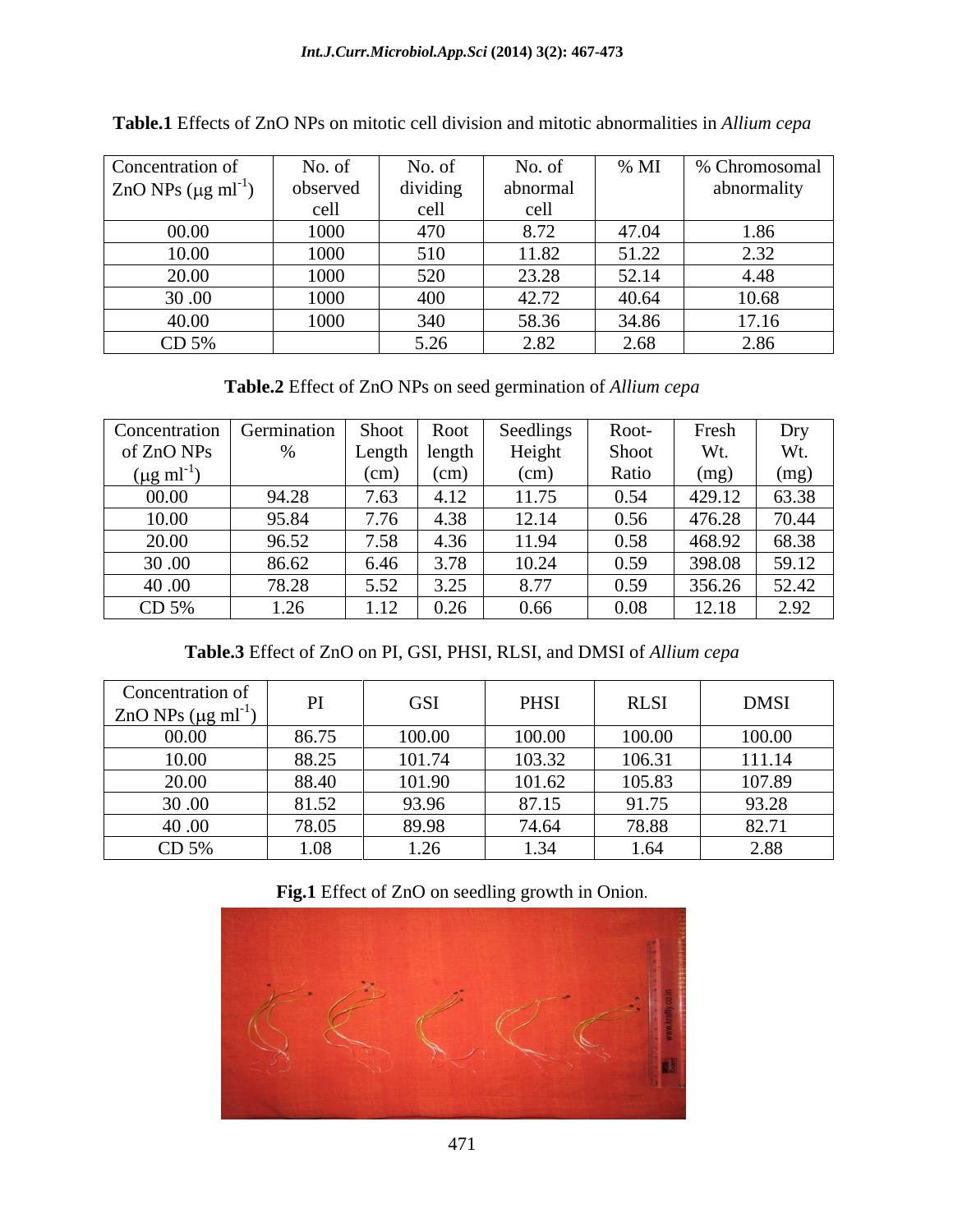**Figure.2** Effect of ZnO on mitotic cell division in Onion

A: C-metaphase, B: Ring chromosomes, C and D: Anaphase bridges, E: Metaphase showing precocious movement of chromosome, F and G: Telophase bridges and H: Bi nucleate cell with micronuclei

Dry matter stress tolerance index (DMSI) 3). Lee *et al.,* (2008) studied the effect of copper nanoparticles on bean (*Phaseolus radiatus*) and wheat (*T. aestivum*) plants. They observed decrease in growth parameters in the seedlings due to copper nanoparticles. However Zheng *et al*., (2005) observed significant enhancement in the growth of spinach in lower higher plant species and indicated that assistance. seed germination was not affected except<br>for the inhibition of nano ZnO in *Lolium* References for the inhibition of nano ZnO in *Lolium multiflorum* and *Zea mays*. They varied significantly among nanoparticles and plants, and it is partially correlated to nanoparticle concentration.

value showed the similar trend (Table.<br>a)  $\frac{1}{2}$  concentration emances cent division, The result shows that ZnO at lower concentration enhances cell division, mitotic index with minimum cell divisional abnormalities and also increased seed germination, promptness index, and seedling growth that indicate the lower concentration is not harmful to the cell division and early seedlings growth.

### **Acknowledgement**

concentrations of nano  $TiO<sub>2</sub>$  as compared Authors are thankful to The Principal to higher concentrations. Lin and Xing Fergusson College Pune (MS) for (2007) evaluated phytotoxicity of five providing necessary facilities and also types of metallic nanoparticles in six thankful to UGC, New Delhi for financial assistance.

### **References**

indicated that inhibition of root growth<br>wind interval distribution of representing the herbicide glean on mitosis Badar A and Ibrahim A G 1987. Effect of the herbicide glean on mitosis chromosomes and nucleic acid in *A. cepa* and *V. feba* root meristems.